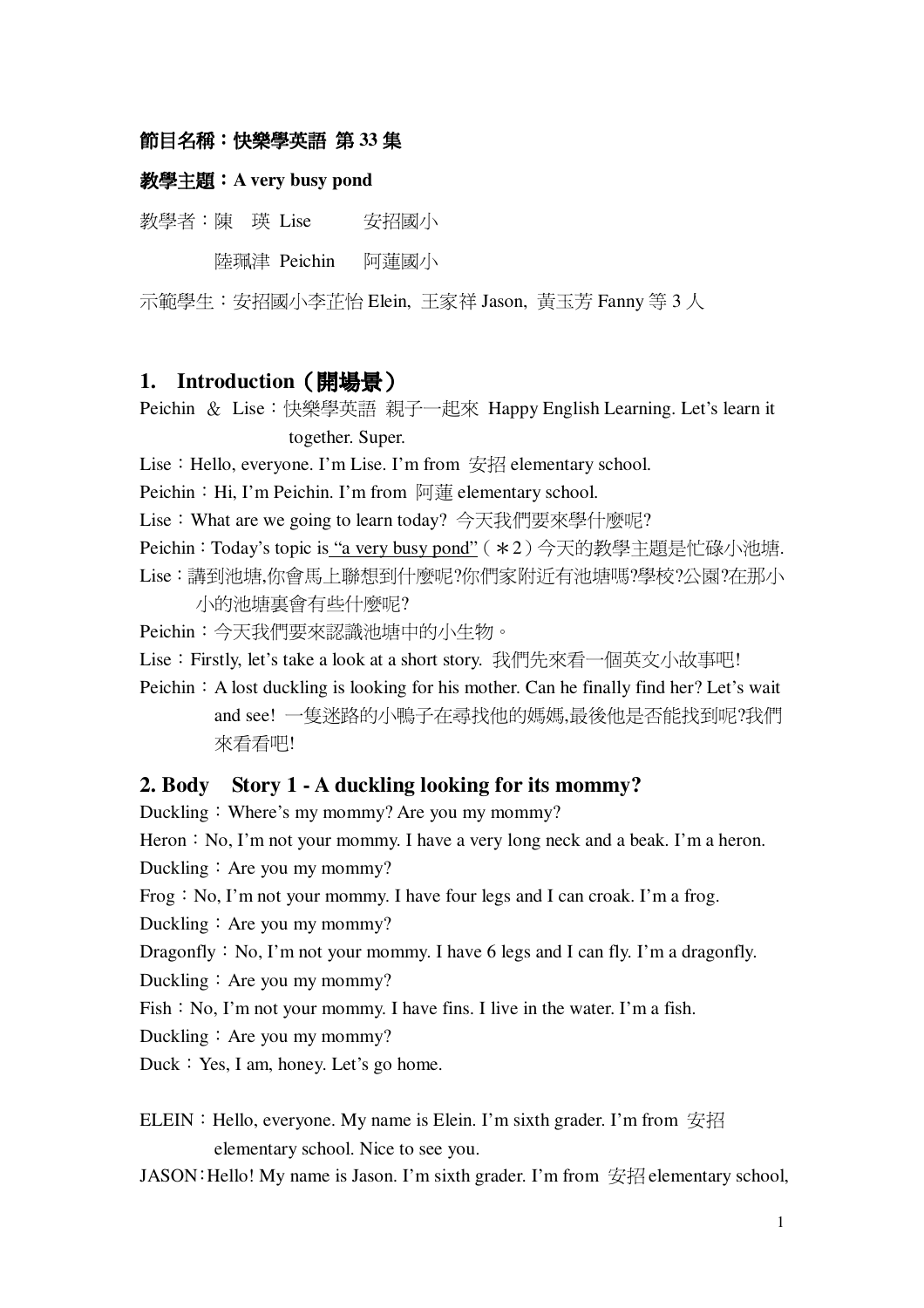too. 現在就由我們來講解剛剛的小故事在說些什麼吧!

- ELEIN: 可憐的小鴨子, duckling, 迷路了, 四處找媽媽.首先他遇到了鷺鷥 heron, 他問鷺鷥你是我的媽媽嗎?鷺鷥說,我有長長的脖子和嘴巴,所以我不是 你的媽媽.
- JASON:接下來,小鴨子遇到了青蚌 frog,青蚌說,我有4條腿, 而且我會咶咶叫, 所以我不是你的媽媽.
- ELEIN: 然後,他遇到了蜻蜓 dragonfly,蜻蜓說,我有6條腿,而且我會飛,所以我不 是你的媽媽.
- JASON: 再來,他遇到了魚 fish,魚說,我有鰭,而且我住在水裏,所以我不是你的媽 娾

ELEIN: 最後,他遇到了鴨媽媽 duck.鴨媽媽說,我是你的媽媽,親愛的.我們回家吧! JASON:接下來,我們再來看一次 A duckling looking for its mommy.小鴨找媽媽的 小故事.

【再重播 story1】

### 【池塘景】

Lise: 剛剛的故事中,出現了幾個在池塘邊常見的小動物.現在我們一起來認識吧.

heron (\*2) 鷺鷥, heron

 $\underline{frog}$  (\*2) 青蛙, frog

dragonfly  $(*2)$  sifiggs, dragonfly

 $fish$  (\*2) 魚, fish

duck  $(*2)$  #, duck

duckling (\*2) 小鴨子, duckling

Peichin:除了這些之外,還有一些在池塘邊常見的生物.例如

tadpole (\*2) 蝌蚪, tadpole

minnow  $(*2)$  /  $\forall$  minnow

turtle (\*2) 烏龜, turtle

snail  $(*2)$  小蝸牛, snail

crayfish  $(*2)$  /  $\sqrt{m}$ , crayfish

water strider (\*2) 水間, water strider

Lise:認識了這些生活在 pond 池塘的生物之後,我們要來考考大家記著這些單 字了沒有喔,總共有五道題,請小朋友注意聽提示喔! 【插入動書游戲】

第一題共有六個字母,第一個字母是M,想想看是哪種池塘生物3? Peichin: minnow  $(*2)$  / $\frac{1}{2}$  .

Lise: 第二題共有五個字母, 第二字母是 N, 猜猜看是哪種小動物 3? Peichin: snail  $(*2)$  小蝸牛。

Lise: 第三題共有七個字母, 第三字母是 D, 猜猜看是哪種小動物 3?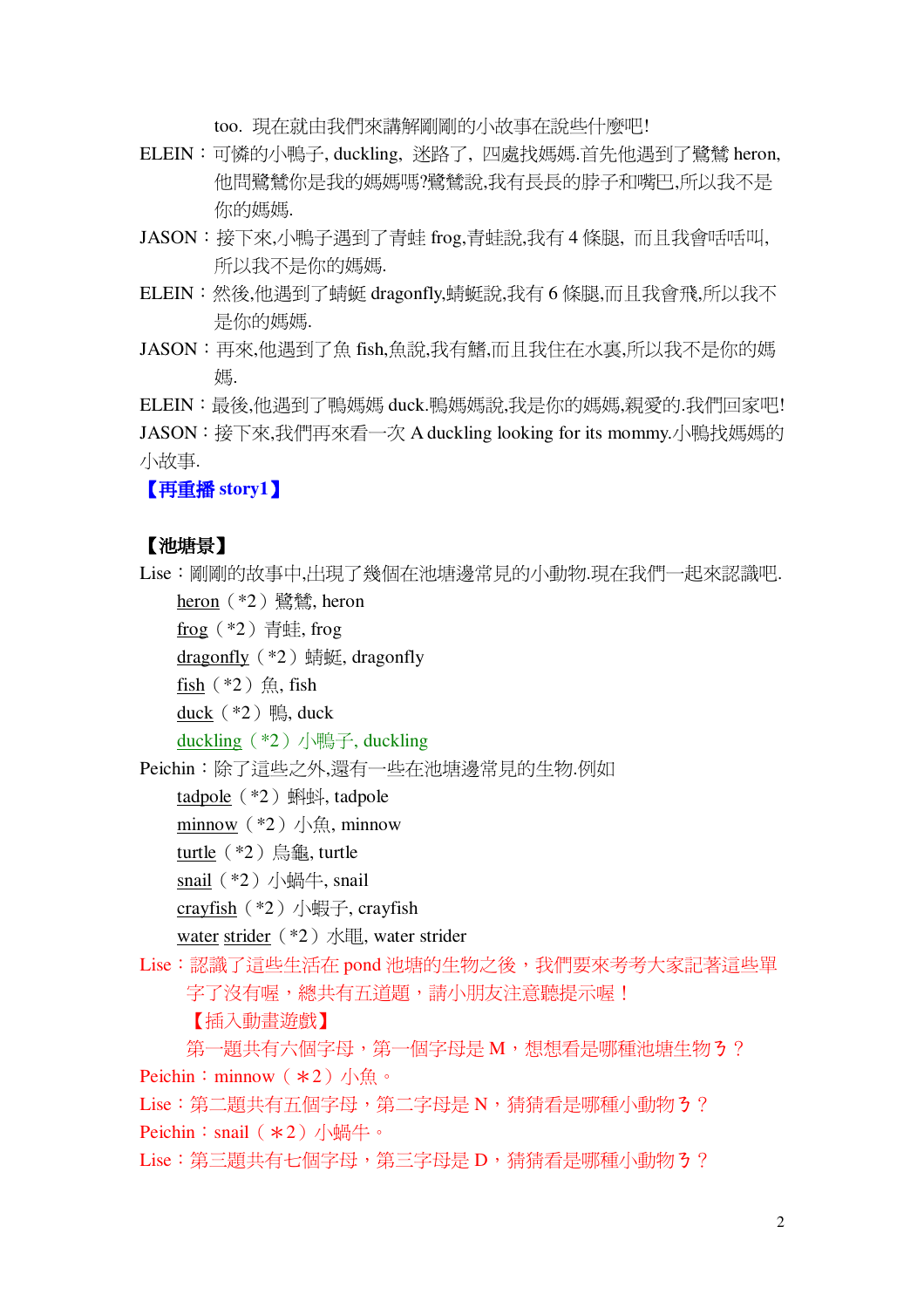Peichin: tadpole  $(*2)$   $\mathbb{R}$   $\mathbb{N}$   $\circ$ Lise:第四題共有四個字母,第四字母是G,猜猜看是哪種小動物3? Peichin: frog  $(*2)$ , 青蛙。 Lise:最後一題,共有八個字母,第五個字母是F,猜猜看。 Peichin: crayfish  $(*2)$ , 小蝦子。 Lise: 雷視機前的小朋友你們都答對了嗎?希望大家都能在游戲中記住這些單字 喔!

Peichin:接下來,我們來欣嘗小朋友帶來一段唸謠。

#### Chant – Who lives in the pond? 唸謠

※請小朋友按照正常速度唸謠,不然會和背景跟不上

Who lives in the pond? Do you know?

Ducks live in the pond! Quack! Quack! Quack!

Who lives in the pond? Do you know?

Fish live in the pond. Swim! Swim! Swim!

Who lives in the pond? Do you know?

Frogs live in the pond. Hop! Hop! Hop!

Who lives in the pond? Do you know?

Turtles live in the pond. Doze! Doze! Doze!

# 【池塘景】

- Lise: Who lives in the pond? Do you know? 小朋友, 你知道有誰住在池塘裏呢? 剛剛的唸謠裏出現了4種動物喔! duck (\*2)鴨子, fish (\*2)魚, frog (\*2) 青蛙, turtle (\*2) 鳥龜.
- Peichin: 在池塘邊除了有許多可愛的小動物生活著,還有一些我們常見的植物喔! 例如:荷花 lotus (\*2).浮萍 water hyacinth (\*2)!

Lise: It is "a very busy pond".真是一個熱鬧又忙碌的池塘.

Peichin: Next is a short story about the food chain in a pond.接下來,我們來看一段關 於池塘食物鏈的小故事 - 我是最大的, I'm the biggest of all.

## Story  $2 - I'm$  the biggest of all

Tadpole: Hi! I am Ted! I am a happy tadpole! La-la-la~ I eat waterweed. I'm the biggest of all.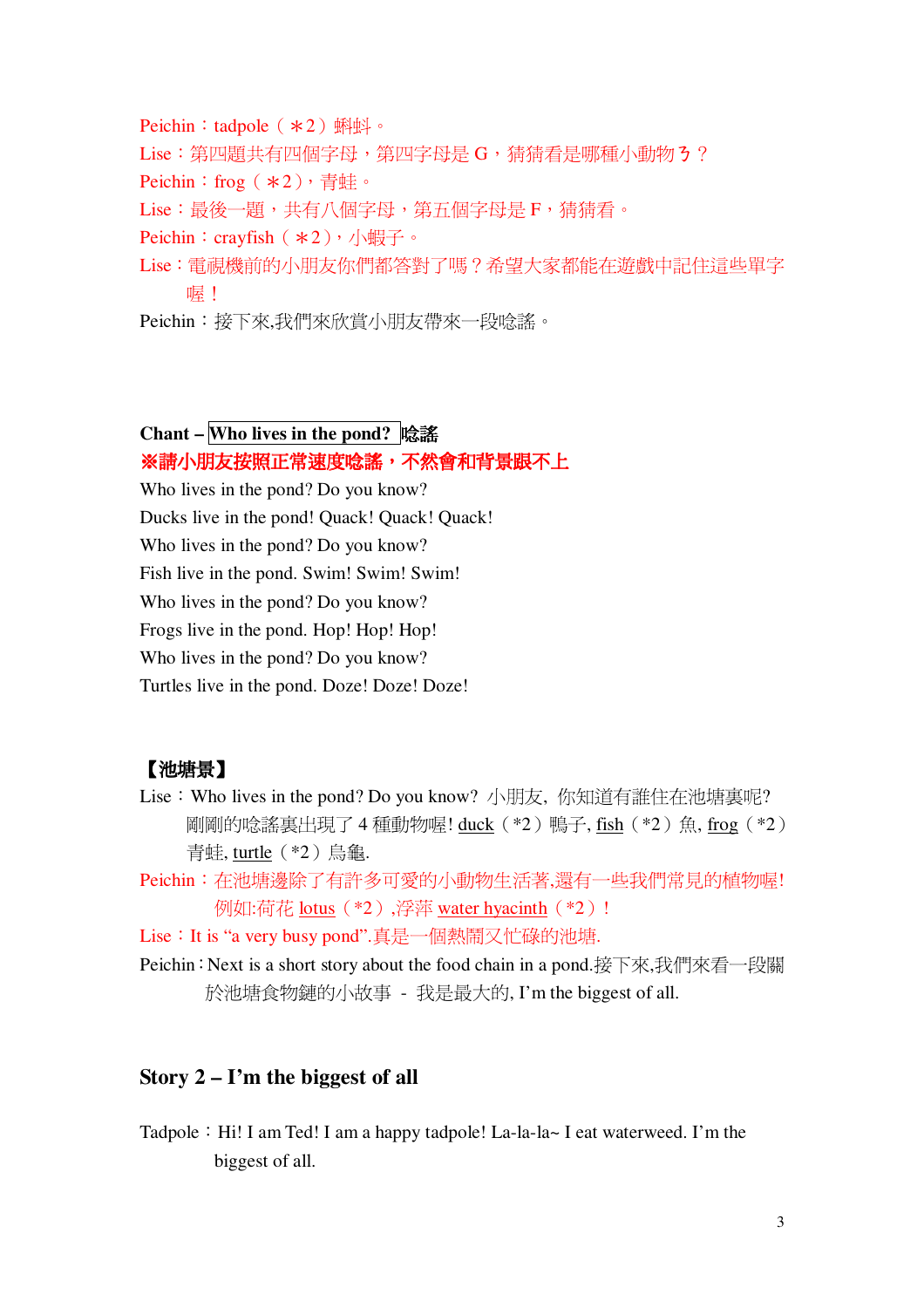- Minnow: Hi! I am Minnie! I am a happy minnow! La-la-la- I eat YOU tadpole. I'm the biggest of all.
- Big Fish: Hi! I am Fanny! I am a happy fish. La-la-la~ I eat YOU minnow. I'm the biggest of all.
- Heron: Hi! I am Helen! I am a happy heron. La-la-a~ I eat YOU fish. I'm the biggest  $of all$
- Plants: Hi! I am a tree! You are not the biggest. When you past away, you will nourish me, then I will supply the air and food to all of you. We need each other.
- ELEIN:有一天,快樂的小蝌蚪說,我吃水草,我是池塘裏最大的!
- JASON: 小魚兒說:我吃你~小蝌蚪, 我才是最大的.
- ELEIN: 大魚說: 我吃你~小魚兒, 我才是最大的.
- JASON:鷺鷥說:我吃你~大魚,我才是最大的.
- ELEIN:植物說:你們都不是最大的,你們死後都會成爲我的養份,我再提供空氣 和食物給你們,我們是相互需要的.
- JASON:這樣就形成了一個食物鏈.蝌蚪吃植物,小魚吃蝌蚪,大魚吃小魚,鷺鷥吃 大魚,最後,這些生物死後成爲植物的養份,而植物提供一切生物空氣和 食物.
- ELEIN:接下來,我們再來看一次剛剛的小故事吧!

## 【池塘景】

Lise: 剛剛的小故事中,有個句子不斷的出現,小朋友,你注意到了嗎?

Peichin: 有呀~就是我是最大的 I'm the biggest of all (\*2).我們就來學學英語的 比較級怎麼說吧!

我很大. I'm big.

我比你大, I'm bigger.

我最大. I'm the biggest.

我很小 I'm small.

我比你小 I'm smaller

### 我最小 I'm the smallest

Lise:一般當我們要說我比較大,或小的時候,就在字的後面加上 er. 例如,小 small, 在 small 的後面加上 er, 就變成我比你小, I'm smaller than you.

Peichin: 我最大, I'm the biggest of all.當我們要說我最怎麼樣時, 就在字的後面加

上est. 例如,在 small 的後面加上est, 就變成我是最小的, I'm the smallest. Lise: 我們再來看例句一次吧.

Peichin: Next, let's watch a TV Quiz Show! 接下來,我們來看一段電視益智猜謎游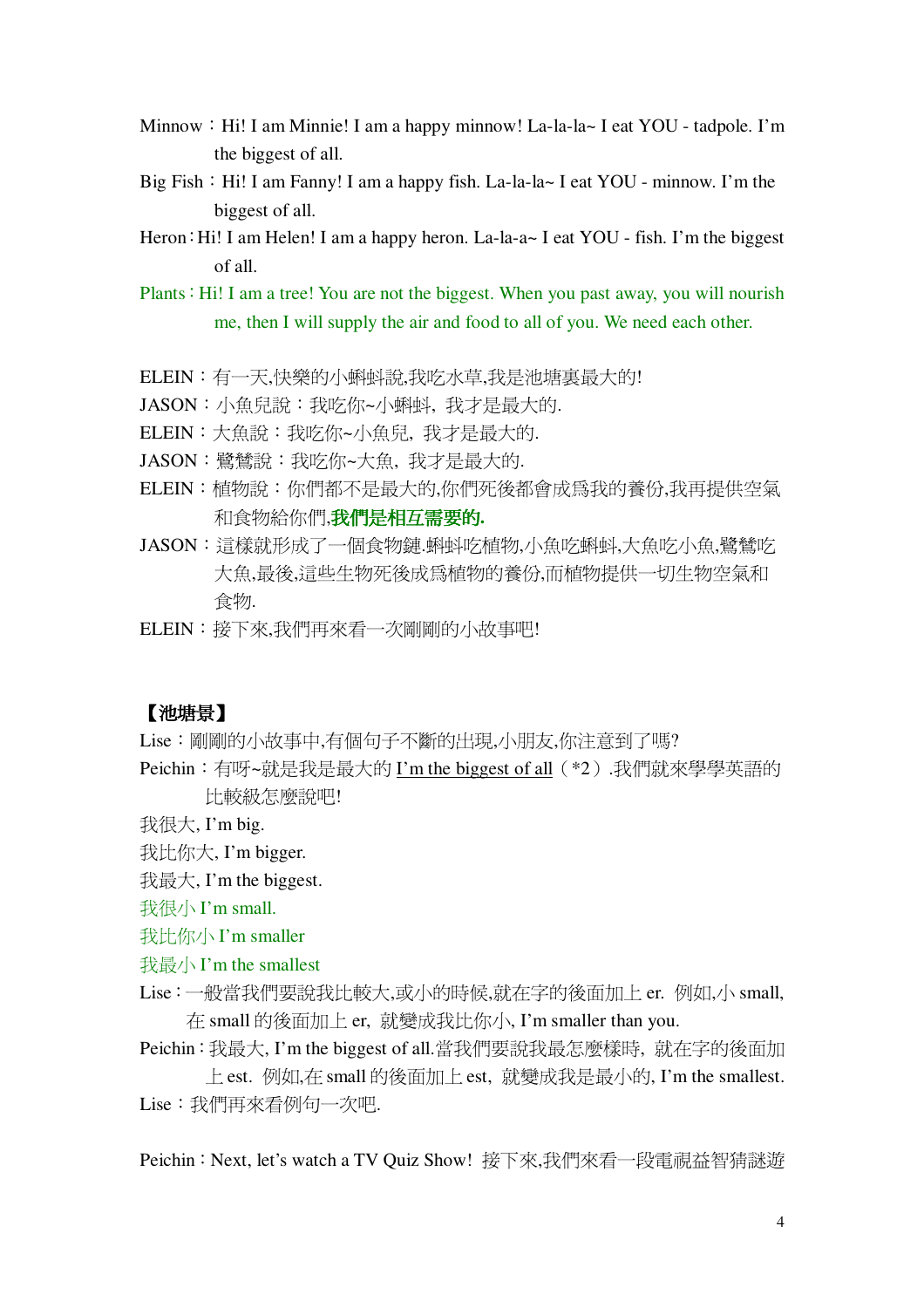戲,我們一起來猜猜看吧!Let'go!

### 【電視益智猜謎遊戲景】

Host: Hello, I'm Fanny. Welcome to our TV Quiz Show. Today's topic is **Pond**  $(*2)$ .

Today's challengers are Elein and Jason. Are you ready?

Elein & JASON : Ready.

|           |    | B              | C  |
|-----------|----|----------------|----|
|           | 50 | 1 <sub>0</sub> | 30 |
| 12        | 50 | <b>10</b>      | 30 |
| <u> 3</u> | 50 | <b>10</b>      | 30 |

Host: ELEIN , What do you want?

 $ELEIN: A1$ 

Host: A1, 50 points. Whose footprints are these?

ELEIN: Ducks'!

Host: Ducks'? Wrong!正確答案是

They're herons' footprints. It's your turn! What do you want?

 $JASON: C2$ 

Host:  $C2$ , 30 points. Whose sound is it?

JASON : Frog's

Host: Frog's? You're right! It's your turn. What do you want?

 $ELEIN: A2$ 

Host: A2, 50 points. Who am I? I can fly and I have six legs.

ELEIN: Dragonfly.

Host: Dragonfly? You're right!

It's your turn. What do you want?

 $IASON: A3$ 

Host: A3, 50 points. Who am I? I have many legs and I carry my house all around. JASON : turtle.

Host: turtle? Wrong!正確答案是 It's a soldier crab. It's your turn. What do you want?  $ELEIN : C1.$ 

Host:  $C1$ , 30 points. Whose sound is it?

ELEIN: Ducks'

Host : Ducks'? You're right !

It's your turn! What do you want?